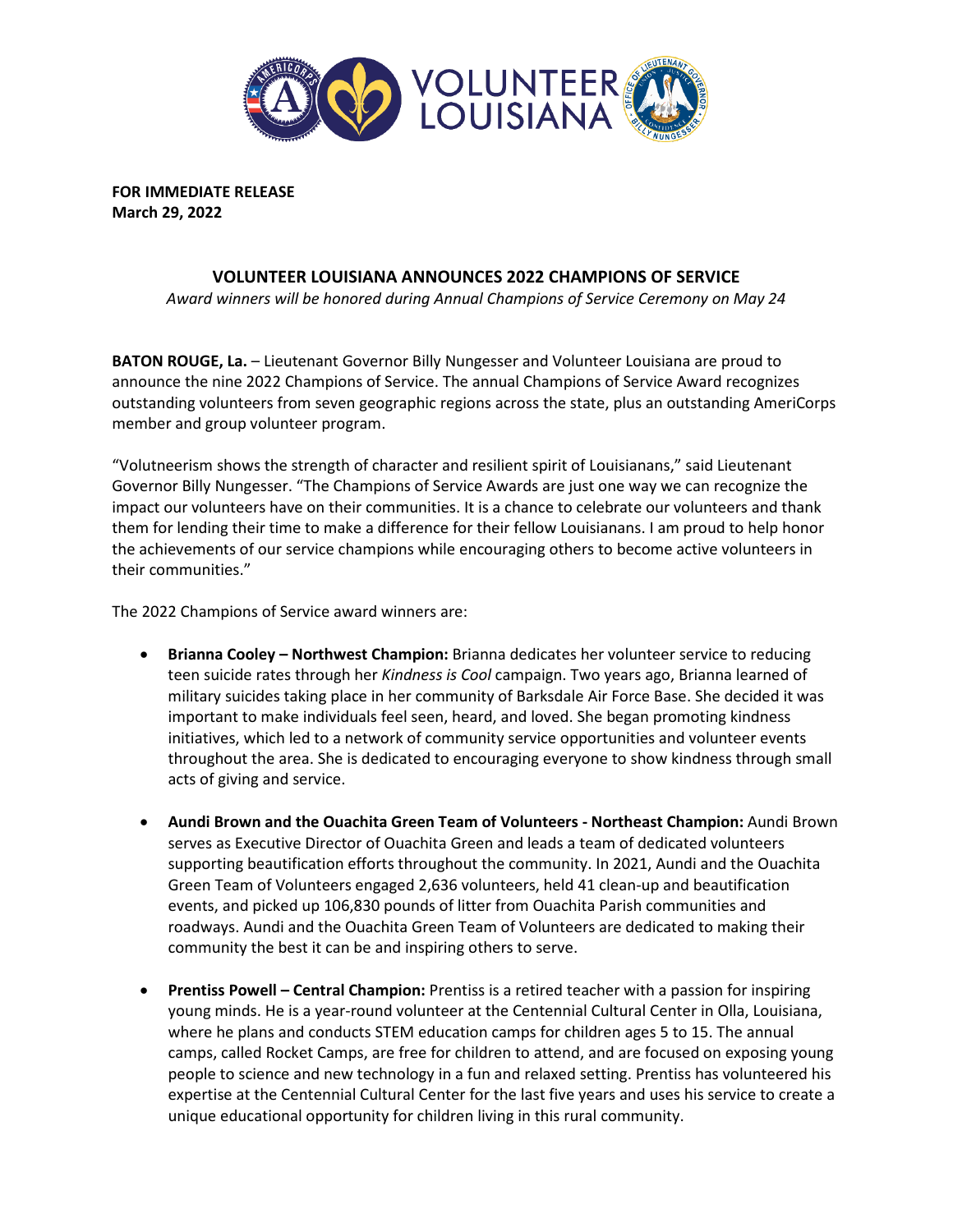- **Bea Gyimah – Greater Capital Area Champion:** In 2017, Bea formed the America My Oyster Association, a non-profit dedicated to promoting multi-cultural awareness and understanding the diversity of individuals, communities, and cultures throughout America. Her volunteer service through the East Baton Rouge Parish Library led to the creation of an interactive program called "Building a Better America Today." The program is designed for middle and high school students, college students, and lifelong learners who want to enrich their understanding of the fundamentals of diversity, cultural competency, and empathy.
- **Craig Blackburn – Greater New Orleans Champion:** Craig volunteers with the Down Syndrome Association of New Orleans, GiGi's Playhouse, Louisiana Special Olympics, and many other organizations. Craig is a positive mentor for families in the Down syndrome and disability community. He engages with families that receive a Down syndrome diagnosis and shares his story own story and accomplishments to help them see how their child can lead a fulfilling and rewarding life. He lives by his motto and inspires others to do the same: Believe in your dreams, work hard, and anything is possible!
- **Kelli Stawecki – Southwest Champion:** Kelli volunteers and inspires others to help the homeless and food-insecure community in Lake Charles through Waters Edge Church. Kelli coordinates feedings, helps with documentation, supports those with medical needs, and lends support in life transitions. She has worked diligently to encourage others to see the homeless in a different light. Kelli has helped hundreds in her community through her service through the Waters Edge Food Pantry and her personal support for the homeless in Lake Charles.
- **David J. Mancina – Southeast Champion:** David has been a volunteer with the National Alliance of Mental Illness (NAMI) St. Tammany since 1999. He serves on the Board of Directors as Treasurer of the organization. David has twin brothers living with schizophrenia. He took it upon himself to care for his brothers throughout their entire adult lives. David knows the difficulty of finding appropriate services and support during a time when there were fewer advancements in the mental health field. He has been integral in helping NAMI St. Tammany grow from a small volunteer operation to one with over 25 employees and a \$1.5 million budget.
- **Shelia Revell – Americorps Champion:** Sheila is a U.S. military veteran and a dedicated volunteer team leader for LaVetCorps in Shreveport working tirelessly to serve her community on her assigned college campus and in her larger community. Sheila helped establish and grow the Veteran Student Center at Northwest Louisiana Technical Community College, led fundraising and volunteer clean-up efforts following Hurricane Ida, and served as the liaison to south Louisiana college campuses to get supplies to those in need following the storm. She started working with the Vaccine Equity Project in April 2021 to inform others about the benefits of vaccination against COVID-19. Sheila felt compelled to remove barriers to healthcare access and promote understanding throughout her community after suffering the loss of many friends and family members.
- **GBR Food Bank Volunteer Leaders – Volunteer Group Champion:** The GBR Food Bank Volunteer Leaders is a vital volunteer support team helping manage over 10,500 food bank volunteers annually. The 18 Volunteer Leaders average over 1,000 hours a year each in the warehouse sorting and repacking food distributed throughout an 11-parish service area. This dedicated volunteer group not only works 4-hour shifts almost daily but also assists the staff who oversee food bank operations. They have served tirelessly during both the pandemic and Hurricane Ida and are an integral part of the success of the Greater Baton Rouge Food Bank. The individual volunteers who make up this dedicated group are Bus Culotta, Paul Foretich, Mannie Henderson, Donna Patterson, Dawn Escott, Terry Cormier, Daniel Martin, Julius Mullins, Bill Gros, Michelle Louis, Darryl Louis, Wendy Parish, Jenny Ferrell, Helene Tucker, Richard Tucker, Jerry Normand, John Langlois, and Charlotte Langlois.